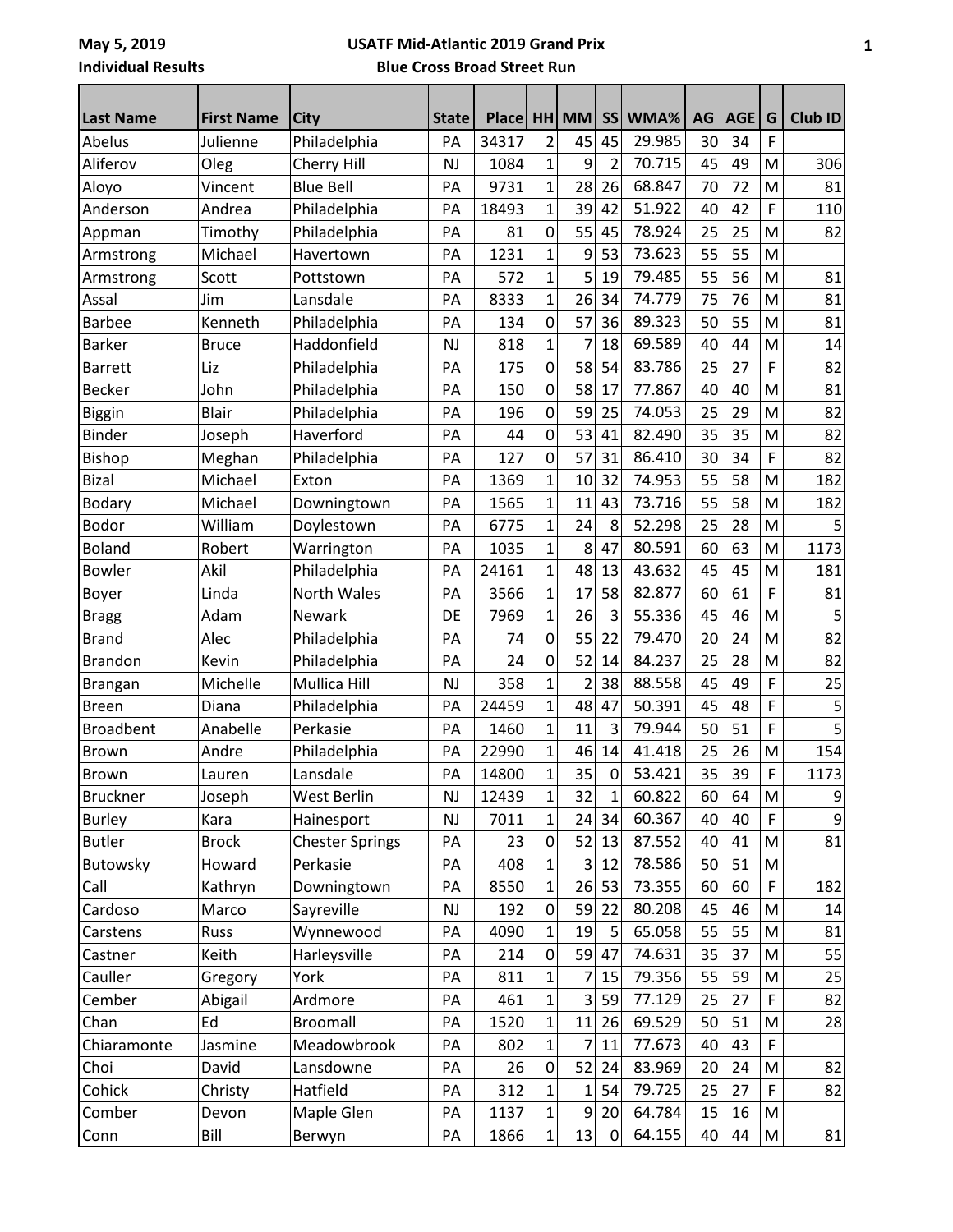| Consiglio-Ward | Loretta      | Wilmington            | DE        | 10281 | 1            | 29             | 11             | 66.081 | 50 | 54 | F | 25   |
|----------------|--------------|-----------------------|-----------|-------|--------------|----------------|----------------|--------|----|----|---|------|
| Conway         | Bill         | Downingtown           | PA        | 11710 | 1            | 31             | 3              | 58.063 | 55 | 58 | M | 182  |
| Corino         | Kristy       | <b>Blue Bell</b>      | PA        | 6121  | 1            | 23             | $\overline{2}$ | 72.802 | 55 | 56 | F | 1173 |
| Craig          | Vincent      | <b>Bryn Mawr</b>      | PA        | 1212  | 1            | 9              | 45             | 70.609 | 50 | 50 | M | 28   |
| Crispin        | Keith        | Bear                  | DE        | 1566  | 1            | 11             | 43             | 69.858 | 50 | 52 | M | 25   |
| Cross          | Zachary      | Lafayette Hill        | PA        | 6203  | 1            | 23             | 9              | 56.785 | 45 | 45 | M | 408  |
| Cruz           | Carlos       | Phl                   | PA        | 17265 | 1            | 38             | 8              | 44.837 | 30 | 30 | M |      |
| Cummins        | Seamus       | Huntingdon Valley     | PA        | 598   | $\mathbf 1$  | 5 <sup>1</sup> | 32             | 72.660 | 45 | 46 | M | 81   |
| Cutrona        | Matthew      | Wilmington            | DE        | 473   | 1            | 4              | 11             | 75.435 | 45 | 48 | M | 25   |
| Dahab          | Sophia       | Philadelphia          | PA        | 1449  | 1            | 10             | 59             | 69.829 | 30 | 33 | F | 82   |
| Dang           | Anh          | Philadelphia          | PA        | 1916  | 1            | 13             | 11             | 63.995 | 40 | 44 | M |      |
| Davies         | Geraint      | Cambridge             | MA        | 51    | $\mathbf 0$  | 54             | 14             | 81.131 | 25 | 28 | M | 82   |
| Dean           | Abby         | Philadelphia          | PA        | 487   | 1            | 4              | 21             | 84.227 | 45 | 47 | F | 155  |
| Dechnik        | Michael      | Skippack              | PA        | 349   | $\mathbf 1$  | $\overline{2}$ | 33             | 78.737 | 50 | 50 | M | 81   |
| Dietrick       | Kimberly     | Malvern               | PA        | 1339  | 1            | 10             | 26             | 75.390 | 45 | 45 | F | 182  |
| DiGennaro      | Mike         | Wilmington            | DE        | 45    | 0            | 53             | 47             | 84.382 | 40 | 40 | M | 25   |
| DiPangrazio    | Denise       | Downingtwon           | PA        | 6705  | $\mathbf 1$  | 23             | 59             | 78.012 | 60 | 62 | F | 182  |
| Doran-Briggs   | Maretta      | Marlton               | <b>NJ</b> | 7599  | 1            | 25             | 29             | 68.941 | 50 | 54 | F | 9    |
| Dorey-Stein    | Caroline     | Philadelphia          | PA        | 463   | 1            | 4              | $\overline{2}$ | 77.069 | 25 | 26 | F | 82   |
| Dougherty      | Christopher  | Penn Valley           | PA        | 1412  | $\mathbf 1$  | 10             | 48             | 70.763 | 50 | 52 | M | 28   |
| Dunn           | Jackie       | Philadelphia          | PA        | 614   | 1            | 5              | 38             | 75.724 | 30 | 34 | F | 81   |
| Dunn           | Karen        | <b>Trappe</b>         | PA        | 302   | 1            | 1              | 44             | 83.855 | 40 | 42 | F |      |
| <b>Dykes</b>   | Gene         | Bala Cynwyd           | PA        | 484   | $\mathbf 1$  | 4              | 21             | 93.447 | 70 | 71 | M | 81   |
| Enfield        | Ronald       | Cherry Hill           | <b>NJ</b> | 33725 | 2            | 29             | 41             | 41.231 | 70 | 73 | M | 14   |
| Estrada        | Alex         | Mount Laurel          | <b>NJ</b> | 6215  | 1            | 23             | 10             | 62.986 | 55 | 57 | M | 9    |
| Everhart       | Ann Marie    | Philadelphia          | PA        | 226   | 1            | 0              | 1              | 83.060 | 35 | 35 | F | 82   |
| Farquhar       | Bill         | Newark                | DE        | 219   | $\mathbf 0$  | 59             | 50             | 83.008 | 50 | 51 | M | 25   |
| Farrell        | Michael      | Downingtown           | PA        | 4993  | $\mathbf 1$  | 20             | 53             | 60.890 | 50 | 50 | M | 182  |
| Ferry          | Matthew      | Philadelphia          | PA        | 164   | 0            | 58             | 34             | 75.128 | 20 | 24 | M | 82   |
| Fillippo       | <b>Brian</b> | Phoenixville          | PA        | 2216  | 1            | 14             | 13             | 71.907 | 55 | 59 | M | 182  |
| Foley          | Christine    | Philadelphia          | PA        | 979   | 1            | 8              | 26             | 72.187 | 30 | 31 | F | 82   |
| Foley          | Joe          | Philadelphia          | PA        | 86    | $\mathbf 0$  | 55             | 56             | 78.695 | 30 | 32 | M | 82   |
| Folzer         | Sandra       | Philadelphia          | PA        | 19584 | $\mathbf{1}$ | 41             | 6              | 85.443 | 75 | 79 | F | 81   |
| Forde          | Kevin        | Philadelphia          | PA        | 502   | 1            | $\vert$        | 30             | 79.767 | 55 | 55 | M | 81   |
| Forward        | Doug         | Thorndale             | PA        | 7899  | 1            | 25             | 57             | 58.813 | 50 | 53 | M | 182  |
| Fragola        | Jessica      | Philadelphia          | PA        | 172   | $\mathbf 0$  | 58             | 45             | 85.163 | 35 | 36 | F | 82   |
| Fralic         | Irma         | Wyndmoor              | PA        | 26968 | 1            | 53             | 54             | 53.073 | 55 | 56 | F |      |
| Frei           | Kaitlin      | Philadelphia          | PA        | 216   | 0            | 59             | 49             | 82.502 | 20 | 23 | F | 82   |
| Fulmer         | Stephanie    | Philadelphia          | PA        | 363   | $\mathbf 1$  | $\overline{2}$ | 41             | 78.729 | 25 | 29 | F | 82   |
| Gadkari        | Preshita     | Philadelphia          | PA        | 1586  | 1            | 11             | 50             | 68.701 | 25 | 29 | F | 82   |
| Gandolfo       | Maria        | <b>Haddon Heights</b> | <b>NJ</b> | 34054 | 2            | 36             | 32             | 38.618 | 55 | 56 | F | 14   |
| Gelembiuk      | Lisa Marie   | Schwenksville         | PA        | 6784  | 1            | 24             | 9              | 64.409 | 45 | 47 | F | 1173 |
| Getchell       | Michelle     | Morton                | PA        | 34174 | 2            | 40             | 31             | 35.822 | 50 | 52 | F | 220  |
| Giacomoni      | Anthony      | Phoenixville          | PA        | 212   | $\pmb{0}$    | 59             | 41             | 74.002 | 30 | 34 | M | 5    |
| Girotto        | Sara         | Wynnewood             | PA        | 1477  | 1            | 11             | 8              | 73.360 | 40 | 43 | F |      |
| Goodman        | Hilary       | Springhouse           | PA        | 2079  | $\mathbf{1}$ | 13             | 46             | 81.948 | 55 | 56 | F | 1173 |
| Goswami        | Jennifer     | Gladwyne              | PA        | 250   | $\mathbf{1}$ | 0              | 36             | 82.261 | 35 | 35 | F | 82   |
|                |              |                       |           |       |              |                |                |        |    |    |   |      |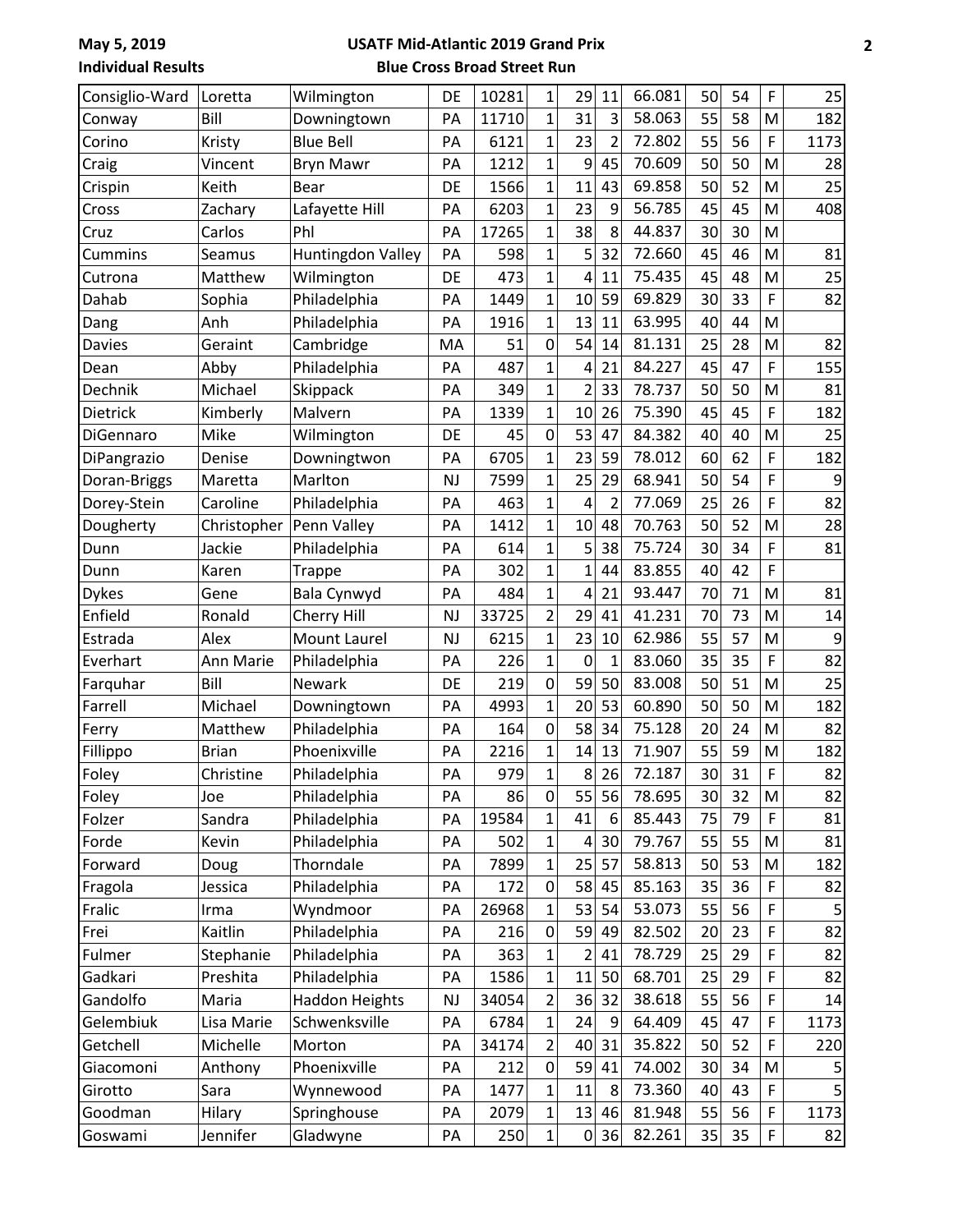| Gray          | Tia            | Philadelphia           | PA        | 30540 | 2              | 4              | 24             | 49.879 | 55 | 58 | F           |                |
|---------------|----------------|------------------------|-----------|-------|----------------|----------------|----------------|--------|----|----|-------------|----------------|
| Guerra        | Deron          | Pennsauken             | <b>NJ</b> | 8934  | $\mathbf{1}$   | 27             | 24             | 51.297 | 35 | 38 | M           | 9              |
| Gurka         | Mary Ann       | <b>Berlin</b>          | <b>NJ</b> | 10088 | $\mathbf{1}$   | 28             | 55             | 78.032 | 65 | 66 | F           | 9              |
| Hallman       | Stephen        | Philadelphia           | PA        | 32    | 0              | 52             | 32             | 83.756 | 30 | 31 | M           | 82             |
| Hamilton      | <b>Brandon</b> | <b>Haddon Township</b> | <b>NJ</b> | 12508 | $\mathbf 1$    | 32             | $\overline{7}$ | 53.917 | 50 | 51 | M           | 14             |
| Hampton       | Joy            | Mullica hill           | <b>NJ</b> | 18354 | $\overline{1}$ | 39             | 30             | 76.499 | 70 | 72 | F           |                |
| Harmon        | Bob            | Glenside               | PA        | 9528  | $\mathbf{1}$   | 28             | 11             | 65.394 | 65 | 67 | M           | 1173           |
| Harte         | Tim            | Coatesville            | PA        | 141   | $\mathbf 0$    | 57             | 56             | 85.731 | 50 | 51 | M           | 81             |
| Hatch         | Stanley        | Flourtown              | PA        | 1079  | $\mathbf{1}$   | 9              | 1              | 75.900 | 55 | 57 | M           | 81             |
| Hawkey        | Edward         | Perkasie               | PA        | 13199 | $\overline{1}$ | 32             | 59             | 64.671 | 70 | 71 | M           | 5              |
| Hellman       | Jerry          | <b>Medford Lakes</b>   | <b>NJ</b> | 9025  | 1              | 27             | 31             | 64.578 | 65 | 65 | M           | 9              |
| Hellman       | Joanna         | <b>Medford Lakes</b>   | <b>NJ</b> | 14136 | $\overline{1}$ | 34             | 9              | 69.588 | 60 | 62 | F           | 9              |
| Heppelmann    | Patricia       | Malvern                | PA        | 990   | $\overline{1}$ | 8              | 29             | 78.316 | 45 | 46 | F           | 155            |
| Herbert       | Natalie        | Philadelphia           | PA        | 27015 | $\mathbf{1}$   | 53             | 58             | 43.302 | 25 | 26 | F           |                |
| Herman        | Gerald         | Wilmington             | DE        | 31940 | $\overline{2}$ | 11             | 53             | 48.250 | 75 | 75 | M           | 25             |
| Hermann       | Ethan          | Philadelphia           | PA        | 13    | 0              | 51             | 17             | 85.798 | 15 | 19 | M           | 82             |
| Hessels       | Andre          | Wayne                  | PA        | 693   | $\overline{1}$ | 6              | 16             | 70.674 | 40 | 44 | M           | 182            |
| Hibbs         | John           | <b>Bristol</b>         | PA        | 1759  | $\overline{1}$ | 12             | 33             | 77.900 | 65 | 65 | M           | 5              |
| Hodge         | <b>Brenda</b>  | York                   | PA        | 338   | $\mathbf{1}$   | $\overline{2}$ | 23             | 86.882 | 45 | 47 | F           | 25             |
| Hranilovich   | Stephen        | Phoenixville           | PA        | 1191  | $\mathbf{1}$   | 9              | 37             | 73.905 | 55 | 55 | M           | 5              |
| Isaac         | Paul           | Folcroft               | PA        | 29468 | $\overline{2}$ | 0              | 24             | 42.733 | 55 | 55 | M           | 5              |
| Jennings      | Thomas         | Ft Washington          | PA        | 4078  | $\mathbf{1}$   | 19             | $\overline{3}$ | 80.498 | 75 | 75 | M           | 81             |
| Johnson       | Jemal          | Phila                  | PA        | 27478 | $\mathbf 1$    | 55             | 6              | 42.412 | 45 | 49 | M           |                |
| Johnson       | Lisa Rose      | Absecon                | <b>NJ</b> | 29159 | $\overline{1}$ | 59             | 28             | 43.331 | 40 | 42 | F           | 14             |
| Johnson       | Steven         | <b>Blue Bell</b>       | PA        | 11394 | $\overline{1}$ | 30             | 36             | 53.882 | 45 | 49 | M           |                |
| Jones         | Lindsay        | Philadelphia           | PA        | 635   | $\mathbf{1}$   | 5              | 50             | 74.962 | 25 | 26 | F           | 82             |
| Kalbian       | Irene          | Philadelphia           | PA        | 263   | $\mathbf{1}$   | $\mathbf 0$    | 57             | 80.968 | 25 | 27 | F           | 82             |
| Kampf         | Seth           | Collegeville           | PA        | 63    | 0              | 54             | 37             | 80.867 | 30 | 34 | M           | 182            |
| Kane          | Matt           | Philadelphia           | PA        | 12    | 0              | 50             | 56             | 86.387 | 25 | 29 | M           | 82             |
| Kaucher       | Michael        | <b>Haddon Heights</b>  | <b>NJ</b> | 590   | $\mathbf{1}$   | 5              | 30             | 70.356 | 40 | 42 | M           | 81             |
| Kelly         | Lauren         | Philadelphia           | PA        | 357   | $\mathbf{1}$   |                | 2 38           | 78.792 | 25 | 28 | $\mathsf F$ | 82             |
| Kelnock       | Linda          | <b>West Chester</b>    | <b>PA</b> | 24460 | 1              | 48             | 47             | 52.857 | 50 | 52 | F           |                |
| Kolesar       | Dana           | Media                  | PA        | 672   | $\mathbf 1$    | 6              | 3              | 76.836 | 35 | 39 | F           | 14             |
| Koniges       | Frank          | Haddonfield            | NJ        | 12520 | $\mathbf{1}$   | 32             | 8              | 61.342 | 65 | 65 | M           | 14             |
| Krall         | Max            | Philadelphia           | PA        | 125   | 0              | 57             | 24             | 76.655 | 25 | 26 | M           | 82             |
| <b>Krauss</b> | Michael        | Wallingford            | PA        | 945   | 1              | 8              | 14             | 68.637 | 40 | 44 | M           |                |
| Law           | Bob            | Mantua                 | NJ        | 6004  | $\mathbf 1$    | 22             | 50             | 59.457 | 50 | 50 | M           | 9              |
| Leathers      | Cain           | Philadelphia           | PA        | 98    | $\pmb{0}$      | 56             | 31             | 77.853 | 20 | 24 | M           | 82             |
| Lizzio        | Jean           | <b>Berlin</b>          | NJ        | 16914 | 1              | 37             | 41             | 71.029 | 65 | 66 | F           | $\overline{9}$ |
| Lockhead      | Sean           | Richboro               | PA        | 24453 | 1              | 48             | 46             | 45.663 | 50 | 51 | M           |                |
| Lombardi      | James          | Oreland                | PA        | 10370 | 1              | 29             | 18             | 56.103 | 50 | 52 | M           | 1173           |
| Long          | Erica          | Haddonfield            | NJ        | 559   | 1              | 5              | 7              | 75.787 | 25 | 28 | F           | 82             |
| Lounsbury     | Leah-Kate      | Newark                 | DE        | 485   | $\mathbf{1}$   | 4              | 21             | 76.871 | 30 | 32 | F           | 25             |
| Lyman         | Breandan       | Philadelphia           | PA        | 109   | $\mathbf 0$    | 57             | $\mathbf{1}$   | 77.170 | 25 | 29 | M           | 82             |
| Lynch         | Michael        | Easton                 | PA        | 25717 | 1              | 51             | 9              | 47.563 | 55 | 58 | M           |                |
| Mallozzi      | Daniel         | Philadelphia           | PA        | 396   | $\mathbf 1$    | $\overline{3}$ | $\overline{4}$ | 69.767 | 25 | 25 | M           | 82             |
| Mann          | Charles        | Cherry Hill            | NJ        | 3655  | $\mathbf{1}$   |                | 18 11          | 62.439 | 45 | 49 | M           | 14             |
|               |                |                        |           |       |                |                |                |        |    |    |             |                |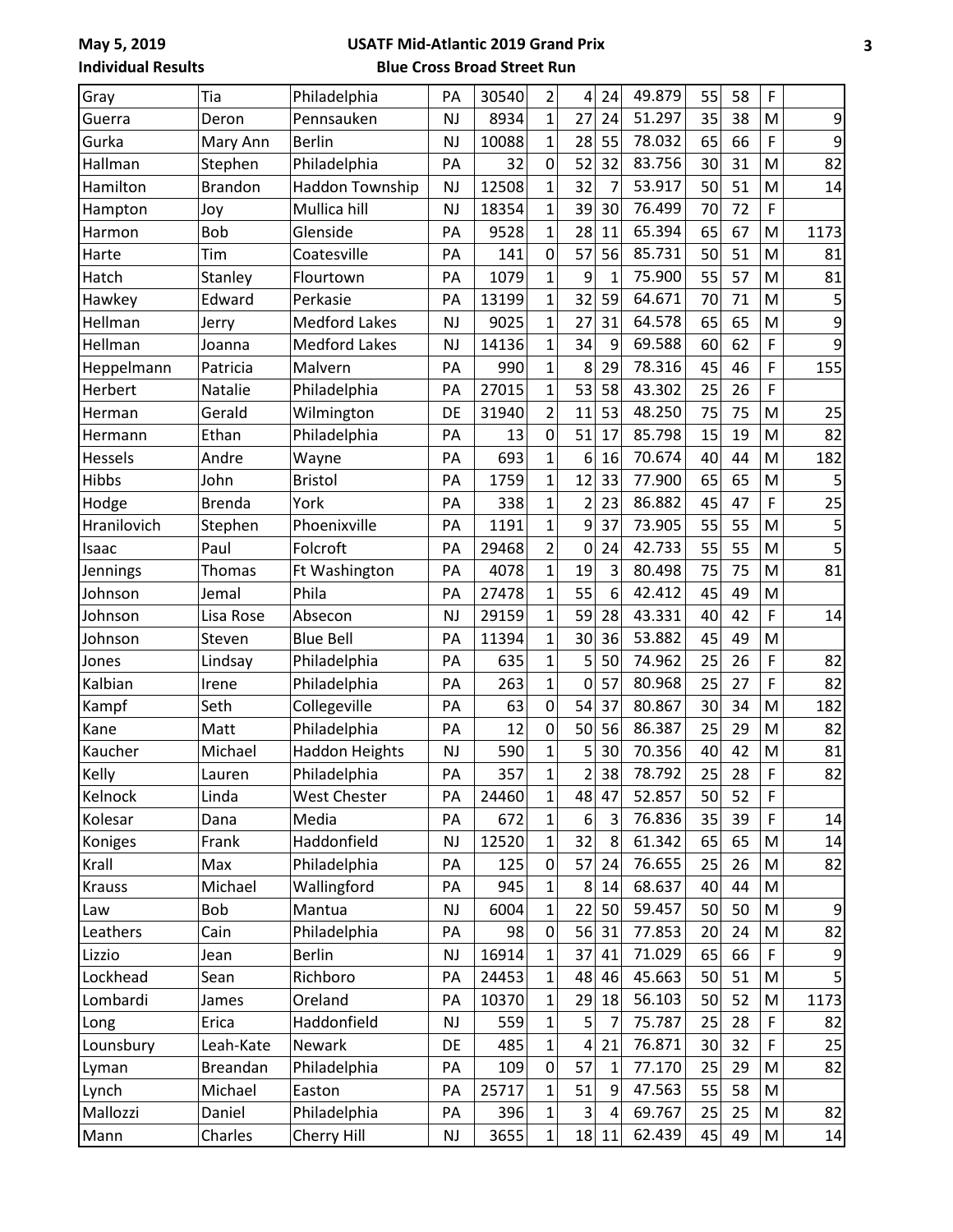| Martin         | William       | Blackwood             | <b>NJ</b> | 2139  | 1                       | 13             | 59             | 64.879 | 45 | 47 | M           | 81   |
|----------------|---------------|-----------------------|-----------|-------|-------------------------|----------------|----------------|--------|----|----|-------------|------|
| Mateer         | Christopher   | Philadelphia          | PA        | 28    | $\mathbf 0$             | 52             | 25             | 83.943 | 25 | 28 | M           | 82   |
| Matthews       | John          | Honey Brook           | PA        | 73    | $\mathbf 0$             | 55             | 21             | 79.494 | 20 | 24 | M           | 182  |
| Matthews       | Kevin         | Honey Brook           | PA        | 3687  | 1                       | 18             | 14             | 65.765 | 55 | 55 | M           | 182  |
| Matthews       | Mary          | Honey Brook           | PA        | 20248 | $\mathbf 1$             | 42             | 3              | 61.620 | 55 | 59 | F           | 182  |
| Matuszak       | Paul          | Philadelphia          | PA        | 8     | $\mathbf 0$             | 49             | 21             | 89.193 | 30 | 32 | M           | 82   |
| Mazo           | Daniel        | Bala Cynwyd           | PA        | 284   | 1                       | $\mathbf{1}$   | 24             | 83.795 | 55 | 55 | M           | 81   |
| McCalley       | Katherine     | Haddonfield           | <b>NJ</b> | 1187  | 1                       | 9              | 35             | 73.365 | 40 | 40 | F           | 14   |
| McClellan      | <b>Thomas</b> | Primos                | PA        | 90    | $\mathbf 0$             | 56             | 8              | 78.385 | 20 | 23 | M           | 82   |
| McCloskey      | Megan         | Conshohocken          | PA        | 14878 | 1                       | 35             | 6              | 51.893 | 20 | 22 | $\mathsf F$ |      |
| McCloskey      | Patrick       | Doylestown            | PA        | 15547 | $\mathbf{1}$            | 35             | 58             | 52.675 | 50 | 53 | M           |      |
| McConnell      | Lee           | Malvern               | PA        | 1600  | 1                       | 11             | 54             | 78.605 | 65 | 65 | M           | 182  |
| McCoubrie      | Chelsea       | Downingtown           | PA        | 15065 | 1                       | 35             | 21             | 51.757 | 25 | 26 | F           | 155  |
| McGrath        | Colin         | Long Island City      | <b>NY</b> | 39    | 0                       | 53             | 25             | 82.402 | 30 | 32 | M           | 82   |
| McGrier        | Dawn          | Swedesboro            | <b>NJ</b> | 28018 | 1                       | 56             | 19             | 49.434 | 50 | 52 | F           | 306  |
| McLaughlin     | Patrick       | Philadelphia          | PA        | 67    | 0                       | 54             | 57             | 80.073 | 25 | 29 | M           | 82   |
| <b>McManus</b> | Diane         | <b>Upper Darby</b>    | PA        | 34003 | $\overline{\mathbf{c}}$ | 35             | 21             | 46.014 | 65 | 68 | F           | 81   |
| Miller         | Angela        | Philadelphia          | PA        | 34260 | $\overline{2}$          | 43             | 16             | 37.515 | 55 | 57 | F           |      |
| Molczan        | Aliah         | Philadelphia          | PA        | 1067  | 1                       | 8              | 57             | 72.081 | 30 | 34 | F           | 82   |
| Moll           | Vlatka        | Doylestown            | PA        | 16739 | 1                       | 37             | 29             | 71.175 | 65 | 66 | F           | 1173 |
| Molz           | Marie         | Mount Laurel          | <b>NJ</b> | 11847 | 1                       | 31             | 14             | 56.741 | 40 | 42 | F           | 306  |
| Monforto       | Kathleen      | <b>Laurel Springs</b> | <b>NJ</b> | 6801  | 1                       | 24             | 11             | 61.493 | 40 | 42 | F           | 14   |
| Montini        | Paul          | Huntingdon Valley     | PA        | 455   | 1                       | 3              | 54             | 77.726 | 50 | 51 | M           | 81   |
| Montini        | Rebecca       | Huntingdon Valley     | PA        | 3535  | 1                       | 17             | 54             | 71.202 | 45 | 49 | F           | 81   |
| Mullen         | Nace          | Philadelphia          | PA        | 7924  | 1                       | 25             | 59             | 63.850 | 60 | 62 | M           | 28   |
| Mullin         | Christopher   | Eagleville            | PA        | 17    | $\mathbf 0$             | 51             | 39             | 85.189 | 25 | 25 | M           | 82   |
| Murphy         | Tyler         | Langhorne             | PA        | 5342  | $\overline{1}$          | 21             | 37             | 59.812 | 45 | 49 | M           | 1131 |
| Nathanson      | Debra         | Bala Cynwyd           | PA        | 28244 | 1                       | 56             | 57             | 51.689 | 55 | 56 | F           |      |
| <b>Nichols</b> | Rebecca       | Philadelphia          | PA        | 538   | 1                       | 4              | 51             | 76.099 | 25 | 28 | F           | 82   |
| Nicolosi       | Philip        | Easton                | PA        | 794   | 1                       | 7              | 9              | 72.698 | 45 | 49 | M           | 1119 |
| Nieto          | Benjamin      | Philadelphia          | PA        | 129   | $\mathbf 0$             | 57             | 33             | 76.455 | 30 | 31 | ${\sf M}$   | 82   |
| Nolan          | Peter         | Yardley               | PA        | 6914  | 1                       | 24             | 24             | 60.407 | 50 | 54 | M           | 1131 |
| O'Brien        | Jerry         | Philadelphia          | PA        | 5991  | 1                       | 22             | 48             | 53.140 | 30 | 30 | M           |      |
| O'Connor       | Dennis        | Philadelphia          | PA        | 92    | $\pmb{0}$               | 56             | 18             | 78.182 | 30 | 32 | M           | 81   |
| O'Connor       | Siobhan       | Philadelphia          | PA        | 414   | 1                       | 3              | 18             | 78.041 | 30 | 31 | $\mathsf F$ |      |
| Oriente        | Colleen       | Holland               | PA        | 33863 | 2                       | 32             | 9              | 37.332 | 50 | 51 | F           |      |
| Oriente        | John          | Holland               | PA        | 33865 | 2                       | 32             | 9              | 32.643 | 50 | 51 | M           |      |
| Padien         | Paul          | Chadds Ford           | PA        | 10896 | 1                       | 29             | 57             | 56.680 | 50 | 54 | M           |      |
| Palmer         | Marty         | Hatboro               | PA        | 4722  | 1                       | 20             | 17             | 63.504 | 50 | 54 | M           | 81   |
| Palumbo        | Kurt          | Philadelphia          | PA        | 404   | 1                       | 3 <sup>1</sup> | 10             | 69.657 | 25 | 26 | M           | 82   |
| Pangburn       |               |                       |           |       |                         |                |                |        |    |    |             |      |
| (Hankin)       | Julie         | Downingtown           | PA        | 1209  | 1                       | 9              | 44             | 84.512 | 50 | 54 | $\mathsf F$ | 155  |
| Pasquella      | Linda         | Franklinville         | NJ        | 5698  | $\mathbf{1}$            | 22             | 19             | 69.852 | 50 | 52 | F           | 9    |
| Pearse         | Kylie         | Philadelphia          | PA        | 7329  | 1                       | 25             | 3              | 58.025 | 25 | 26 | F           | 82   |
| Pellechio      | <b>Thomas</b> | Doylestown            | PA        | 2946  | 1                       | 16             | 26             | 72.525 | 60 | 63 | M           | 5    |
| Perkins        | Gary          | Philadelphia          | PA        | 24587 | 1                       | 49             | $\overline{2}$ | 47.615 | 55 | 56 | M           |      |
| Peterson       | Christy       | North Wales           | PA        | 264   | $\mathbf{1}$            | $\Omega$       | 58             | 86.304 | 40 | 44 | $\mathsf F$ | 155  |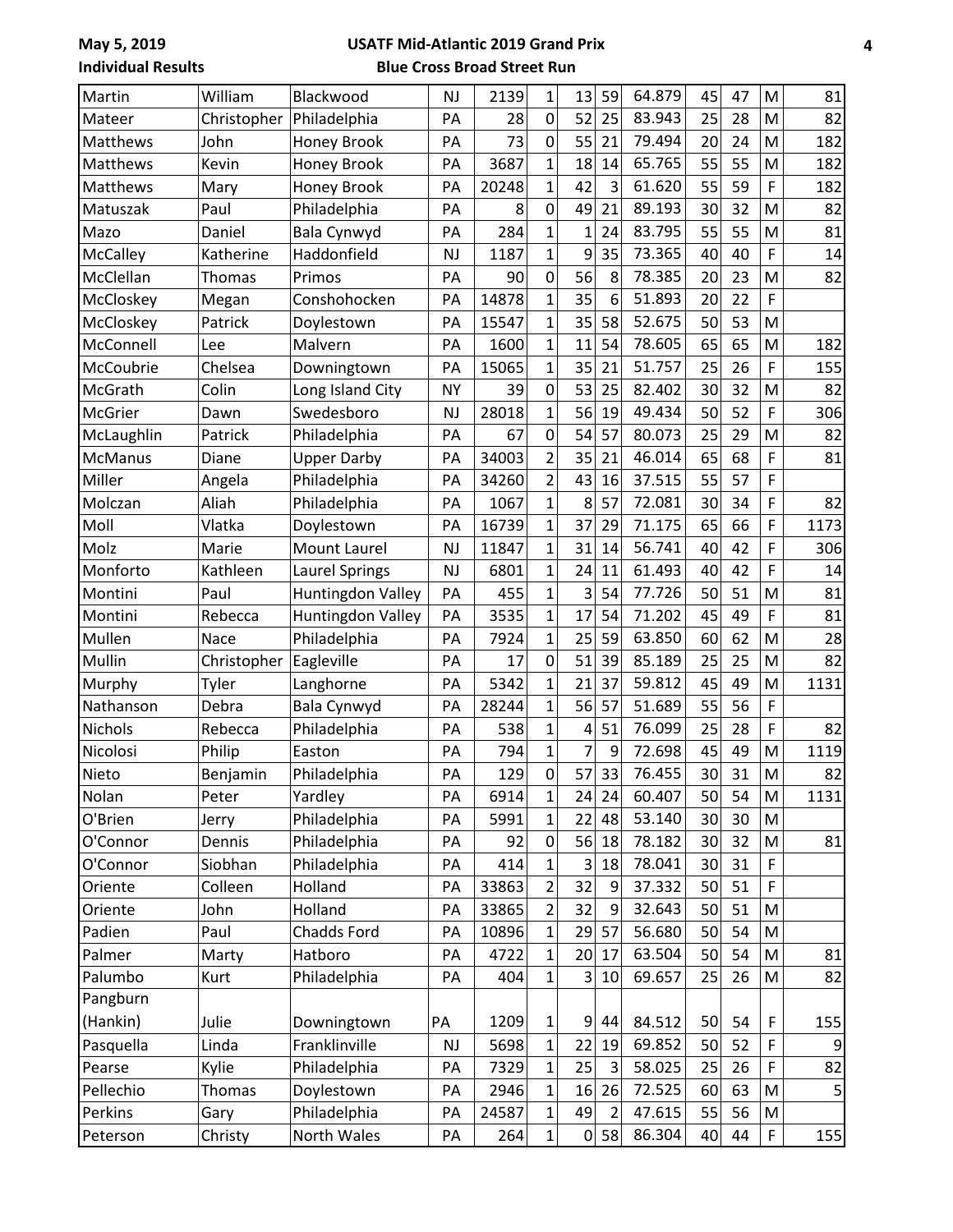| Petraglia       | Daria    | Philadelphia        | PA        | 21714 | $\mathbf{1}$   | 44             | 16              | 54.476 | 50 | 51 | F                                                                                                          |      |
|-----------------|----------|---------------------|-----------|-------|----------------|----------------|-----------------|--------|----|----|------------------------------------------------------------------------------------------------------------|------|
| Predhome        | Alex     | Philadelphia        | PA        | 37    | 0              | 53             | 7               | 82.837 | 25 | 25 | M                                                                                                          | 82   |
| Prosser         | Greg     | Downingtown         | PA        | 3577  | $\overline{1}$ | 18             | $\mathbf 0$     | 60.043 | 40 | 44 | M                                                                                                          | 182  |
| Rankin          | Michael  | Turnersville        | <b>NJ</b> | 2375  | 1              | 14             | 46              | 71.378 | 55 | 59 | M                                                                                                          |      |
| Regan           | Cecelia  | Glenside            | PA        | 7343  | $\mathbf 1$    | 25             | 5               | 64.427 | 45 | 48 | F                                                                                                          | 81   |
| Reinhart        | Richard  | Philadelphia        | PA        | 19927 | $\mathbf{1}$   | 41             | 38              | 58.495 | 70 | 70 | M                                                                                                          | 14   |
| Reitinger       | Eric     | Mount Laurel        | <b>NJ</b> | 100   | 0              | 56             | 34              | 78.285 | 35 | 35 | M                                                                                                          | 306  |
| Rigley          | Randy    | Franklinville       | <b>NJ</b> | 2227  | $\mathbf{1}$   | 14             | 16              | 76.100 | 65 | 65 | M                                                                                                          | 14   |
| Rissell         | Ethan    | Lafayette Hill      | PA        | 30    | 0              | 52             | 30              | 83.810 | 25 | 29 | M                                                                                                          | 82   |
| Rodden          | Katie    | Ardmore             | PA        | 149   | $\overline{0}$ | 58             | 8               | 84.891 | 25 | 25 | F                                                                                                          | 82   |
| Rodriguez       | Jose     | Ambler              | PA        | 4518  | $\overline{1}$ | 19             | 54              | 62.703 | 50 | 52 | M                                                                                                          |      |
| Ronayne         | Jennifer | <b>West Chester</b> | PA        | 10279 | $\overline{1}$ | 29             | 11              | 55.335 | 25 | 28 | F                                                                                                          |      |
| Ropka           | Jennifer | Cherry Hill         | <b>NJ</b> | 2710  | $\overline{1}$ | 15             | 46              | 74.967 | 50 | 51 | F                                                                                                          | 14   |
| Rubinich        | Kara     | Downingtown         | PA        | 295   | $\mathbf{1}$   | 1              | 37              | 82.851 | 40 | 40 | F                                                                                                          | 155  |
| Ruchkin         | Ivan     | Philadelphia        | PA        | 88    | 0              | 55             | 59              | 78.595 | 25 | 29 | M                                                                                                          | 82   |
| Ruff            | Melanie  | Norristown          | PA        | 31155 | $\overline{2}$ | 7              | 18              | 38.767 | 25 | 27 | F                                                                                                          |      |
| Ryan            | Maura    | Doylestown          | PA        | 764   | $\overline{1}$ | 6              | 50              | 73.915 | 30 | 31 | F                                                                                                          | 82   |
| Sanchez         | Lucia    | Newtown             | PA        | 1405  | $\mathbf 1$    | 10             | 46              | 69.736 | 20 | 23 | F                                                                                                          | 82   |
| Sandercock      | Matthew  | Exton               | PA        | 173   | $\mathsf 0$    | 58             | 48              | 83.759 | 45 | 50 | M                                                                                                          | 182  |
| Sandmeyer       | Rod      | Lower Gwynedd       | PA        | 2724  | $\mathbf{1}$   | 15             | 48              | 72.427 | 60 | 62 | M                                                                                                          | 81   |
| Santiago        | Daryl    | Philadelphia        | PA        | 395   | $\mathbf{1}$   | 3              | 4               | 69.794 | 30 | 32 | M                                                                                                          | 82   |
| Sawyer          | Steve    | Philadelphia        | PA        | 6628  | $\overline{1}$ | 23             | 53              | 69.422 | 65 | 68 | M                                                                                                          | 81   |
| Schafer         | Neil     | Collegeville        | PA        | 4767  | 1              | 20             | 22              | 60.742 | 45 | 49 | M                                                                                                          |      |
| Schmidt         | Aliza    | Philadelphia        | PA        | 6555  | $\overline{1}$ | 23             | 45              | 64.040 | 45 | 46 | F                                                                                                          | 5    |
| Schuler         | Robert   | Marlton             | <b>NJ</b> | 26900 | $\overline{1}$ | 53             | 44              | 52.271 | 70 | 70 | M                                                                                                          | 9    |
| Seltzer         | Kevin    | Wilmington          | DE        | 1278  | $\mathbf{1}$   | 10             | 7               | 62.753 | 25 | 27 | M                                                                                                          |      |
| Sery            | Jim      | Clarksboro          | NJ        | 218   | 0              | 59             | 49              | 87.573 | 55 | 57 | M                                                                                                          | 14   |
| Shilling        | Adam     | Wilmington          | DE        | 854   | $\overline{1}$ | 7              | 35              | 69.864 | 45 | 45 | M                                                                                                          | 25   |
| Siegel          | Lauren   | <b>Elkins Park</b>  | PA        | 8526  | $\overline{1}$ | 26             | 51              | 72.405 | 55 | 59 | F                                                                                                          | 5    |
| Simonetti       | Nick     | Perkasie            | PA        | 1804  | $\mathbf 1$    | 12             | 46              | 74.714 | 60 | 61 | M                                                                                                          | 81   |
| Skalski         | Evan     | Philadelphia        | PA        | 403   | $\mathbf{1}$   | $3\vert$       | 10 <sup>°</sup> | 69.657 | 25 | 28 | $\mathsf{M}% _{T}=\mathsf{M}_{T}\!\left( a,b\right) ,\ \mathsf{M}_{T}=\mathsf{M}_{T}\!\left( a,b\right) ,$ | 82   |
| Smith           | Andrew   | Philadelphia        | PA        | 326   | 1              | 2 <sup>1</sup> | 11              | 76.575 | 45 | 46 | M                                                                                                          | 81   |
| Smith           | Tyson    | Philadelphia        | PA        | 332   | 1              | 2              | 19              | 76.411 | 45 | 46 | M                                                                                                          | 81   |
| Smith           | Zach     | Philadelphia        | PA        | 7380  | $\pmb{0}$      | 57             | $\mathbf 0$     | 77.193 | 30 | 31 | M                                                                                                          | 82   |
| Stein           | James    | Yardley             | PA        | 10526 | 1              | 29             | 29              | 60.756 | 60 | 61 | M                                                                                                          |      |
| Stewart         | Daniel   | Yardley             | PA        | 17527 | 1              | 38             | 28              | 49.171 | 45 | 48 | M                                                                                                          | 1131 |
| Strimel         | Craig    | Haddon Township     | NJ        | 28513 | $\mathbf 1$    | 57             | 44              | 41.464 | 45 | 49 | M                                                                                                          | 81   |
| Sutton          | Kieran   | Philadelphia        | PA        | 38    | $\pmb{0}$      | 53             | 20              | 82.500 | 20 | 24 | M                                                                                                          | 82   |
| Sweigart        | Dirk     | Wilmington          | DE        | 4374  | 1              | 19             | 37              | 67.030 | 55 | 59 | M                                                                                                          | 25   |
| Taggart         | Patrick  | Philadelphia        | PA        | 193   | 0              | 59             | 23              | 74.235 | 30 | 33 | M                                                                                                          | 82   |
| Tamburello      | Anthony  | Glassboro           | NJ        | 3207  | 1              | 17             | 11              | 60.678 | 40 | 44 | M                                                                                                          | 14   |
| Taylor          | Kenneth  | Ardmore             | PA        | 7712  | 1              | 25             | 40              | 55.584 | 45 | 46 | M                                                                                                          | 28   |
| Tempro          | Chris    | Allentown           | PA        | 12172 | 1              | 31             | 40              | 58.764 | 60 | 60 | M                                                                                                          | 5    |
| Thiel-Poblotzki | Martina  | Middletown          | DE        | 4382  | 1              | 19             | 38              | 74.006 | 50 | 54 | F                                                                                                          | 25   |
| Thirumurthy     | Harsha   | Bala Cynwyd         | PA        | 107   | 0              | 56             | 56              | 80.943 | 40 | 42 | M                                                                                                          | 82   |
| Tierney         | MaryAnn  | Philadelphia        | PA        | 5902  | 1              | 22             | 41              | 62.165 | 40 | 41 | F                                                                                                          | 82   |
| Tozer           | Colleen  | Philadelphia        | PA        | 5328  | 1              | 21             | 35              | 60.552 | 30 | 31 | F                                                                                                          | 81   |
|                 |          |                     |           |       |                |                |                 |        |    |    |                                                                                                            |      |